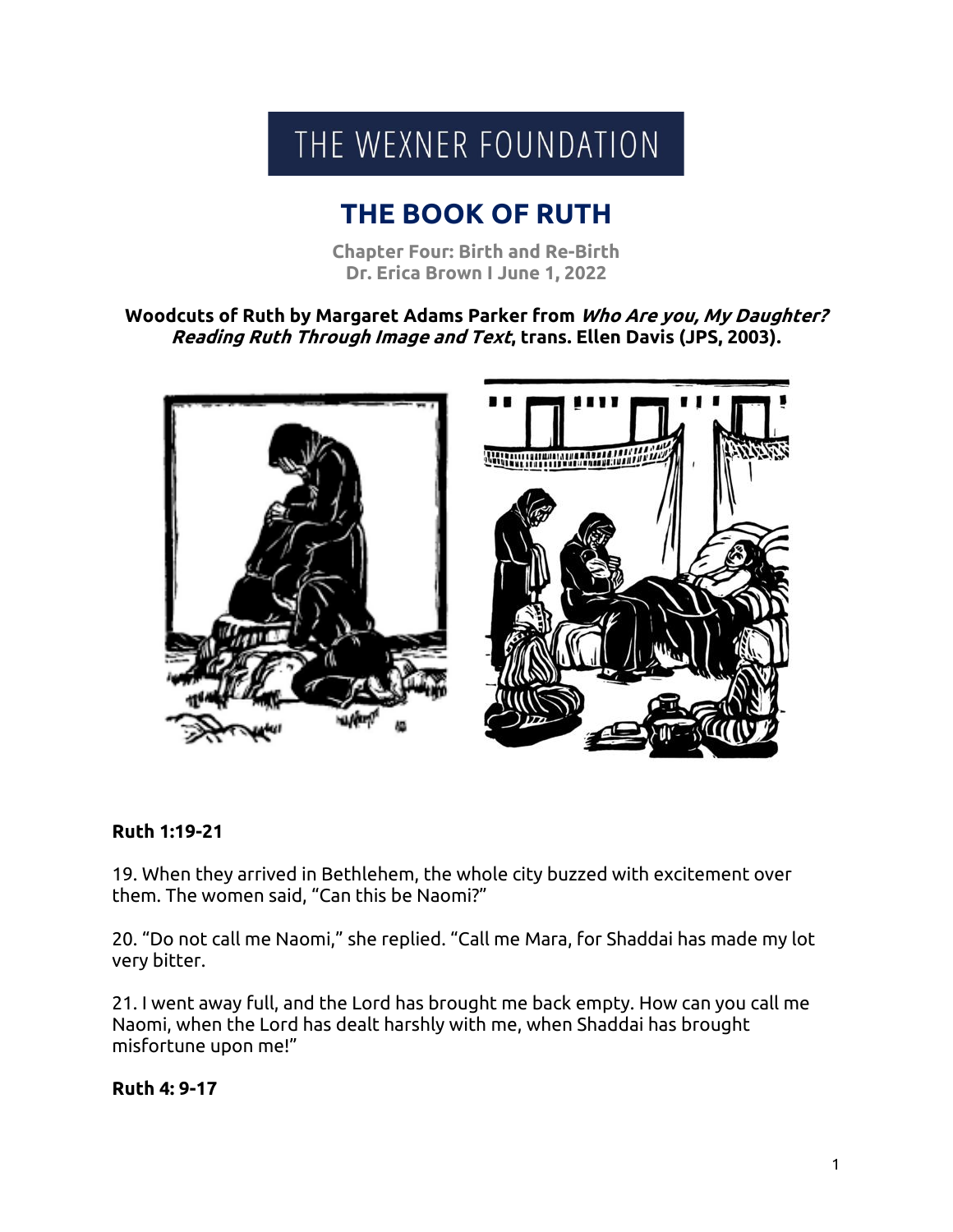9.

וַיْאמֶרْ בּٛעַז לַזְקַנִים וְכָל־הָעָם עֵדֶים אַתֶּם הַיּּׂוֹם כִּי קָנִיתִי אֶת־כָּל־אֲשֶׁר לְאֱלִימֶ֫לֶךְ וְאֱת כָּל־אֲשֶׁר לְכִלְיָוֹן וּמַחְלֶוֹן מִיַּד נְעֲמְי:

And Boaz said to the elders and to the rest of the people, "You are witnesses today that I am acquiring from Naomi all that belonged to Elimelech and all that belonged to Chilion and Mahlon.

10.

וְגַם אֶת־רִוּת הַמֹּאֲבְיָהْ אֶשֶׁת מַחְלוֹן קַנֵיתִי לֵי לְאִשָּׁה לְהָקֵים שֵׁם־הַמֶּת שַׁבִּי הַמֵּא שַׁתַיו וּמִשֵּׁעַר מִקוֹמוֹ עֵדים אַתָּם הִיּוֹם:

I am also acquiring Ruth the Moabite, the wife of Mahlon, as my wife, so as to perpetuate the name of the deceased upon his estate, that the name of the deceased may not disappear from among his kinsmen and from the gate of his home town. You are witnesses today."

11.

ַ וַיֹּאמְרוּ כָּל־הָעֲם אֲשֶׁר־בַשֵּׁעַר וְהַזְּקֵנִים עֵדֵים יִתֵּןْ יִהֹוֵּה אֱת־הָאָשֶּׁה הַבָּאָה אֶל־בֵיתֶ֫ךְ כְּרַחֵל ו וּכְלֵאַה אֲשֶׁר בָּנִוּ שְׁתֵּיהֶם ֹאֶת־ ָבֵית יִשְׂרָאֵל וַעֲשֶׂה־חֲיָל בְּאֶפְרָ֫תַה וּקְרָא־שֵׁם בְּבֵית לֵחֶם:

All the people at the gate and the elders answered, "We are. May the Lord make the woman who is coming into your house like Rachel and Leah, both of whom built up the House of Israel! Prosper in Ephrathah and perpetuate your name in Bethlehem! 12.

וִיהֵי בֵיתִךְ כִּבֵית פֶּ֫רֵץ אֲשֶׁר־יַלְדֵה תַמַר לִיהוּדֵה מְן־הַוָּרַע אֲשֶׁר יִתֲן יְהֹוַה לִדְּ מְן־הַנַעֲרָה הַזְּאת:

And may your house be like the house of Perez whom Tamar bore to Judah—through the offspring which the Lord will give you by this young woman."

13.

וִיקָּח בַּעַז אַת־רוּת וַתְּהִי־לֹו לְאַשֶּׁה וַיִּבְאַ אַלִיה וַיּתְּוַ יִהְוָה לָהָ הִרִיוֹן וִתְּלִד בֵּן׃

So Boaz married Ruth; she became his wife, and he cohabited with her. The Lord let her conceive, and she bore a son.

14.

ַ וַתּאמֵרְנַה הַנַּשִׁים אֱל־נַעֲמִ֫י בַּרְוּךְ יְהֹוֶה אֲשֶׁר לְא הָשִׁבֵּית לֵךְ גֹּאֱל הַיִּוֹם וְיִקֶּרֵא שָׁמִוֹ בְּיִשְׂרָאֱלֹ׃

And the women said to Naomi, "Blessed be the Lord, who has not withheld a redeemer from you today! May his name be perpetuated in Israel! 15.

וְהִיה לֹךְ לְמֵשֵׁיב נָפָשׁ וּלְכַלְכֵּל אֶת־שֵׂיבתֵךְ כֵי כַלְּתֵךְ אֲשֶׁר־אֶהֶבָתֵךְ יָלִדָּתוּ אֲשֶׁר־הָיא טֻוֹבה לֹךְ מְשֶׁבְעָה בַּנֵּים:

He will renew your life and sustain your old age; for he is born of your daughter-in-law, who loves you and is better to you than seven sons." 16.

וַתְּקָּח נַעֲמֵי אֶת־הַיֶּלֶד וַתְּשֶׁתֲהוּ בְחֵיקָה וַתְּהִי־לִו לְּאֹמֵנֶת: